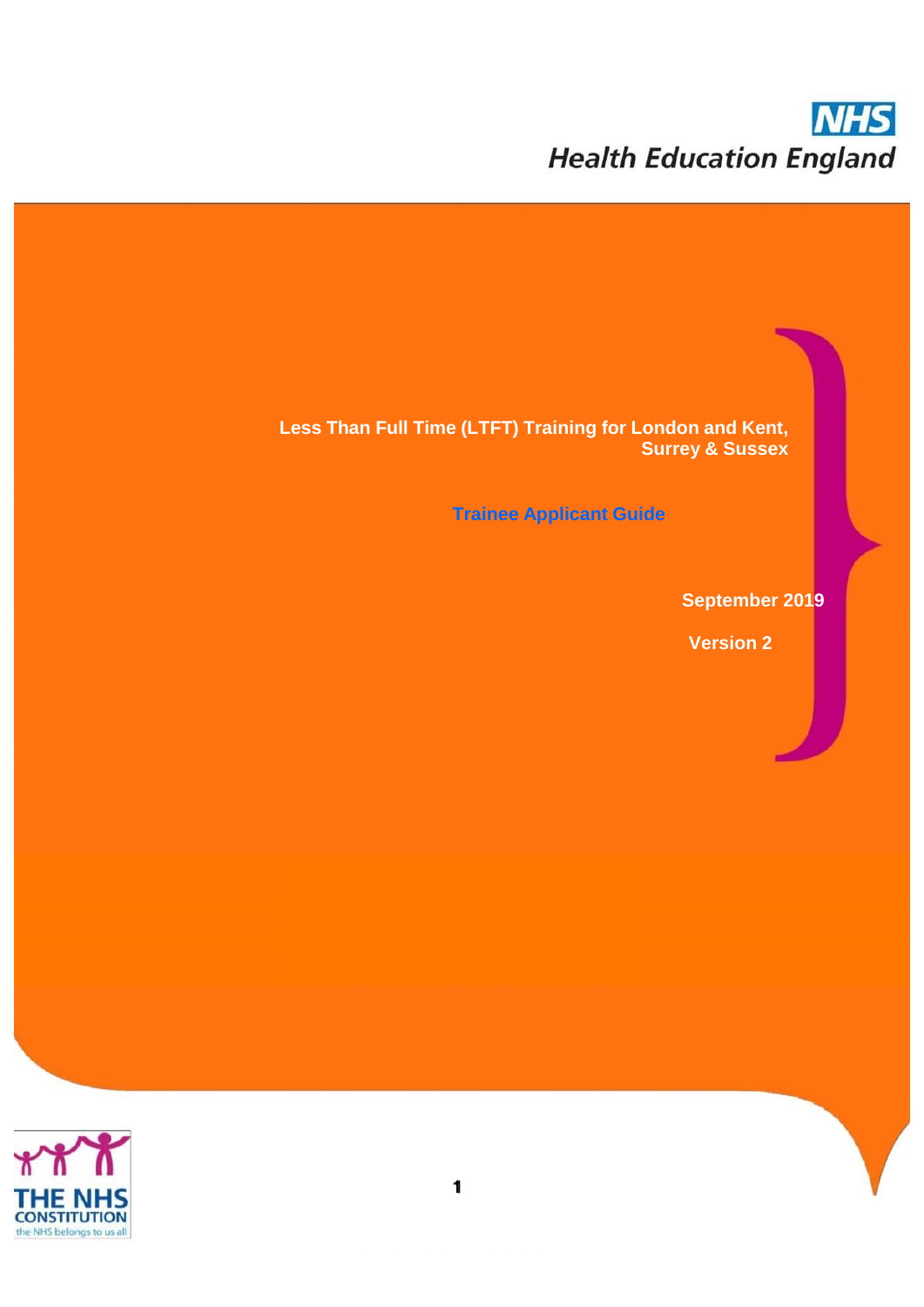# **Less than full time training for GP Trainees : A quick guide**

# **Section 1: Applying for less than full time GP training**

You are eligible to apply for LTFT training if you have young children or for health reasons. For more detailed information [see.](https://lasepgmdesupport.hee.nhs.uk/support/solutions/7000006974)

Frequently asked questions have been created to answer the majority of straightforward LTFT questions immediately and are [listed.](https://lasepgmdesupport.hee.nhs.uk/support/solutions/7000006974)

For more information about LTFT please see the [GOLD](https://www.nhsemployers.org/your-workforce/plan/medical-workforce/gold-guide-seventh-%20edition) guide

Trainees must submit LTFT request a minimum of 16 weeks before they intend to go LTFT.

Requests to start training LTFT received after 16 weeks must be informed that the start date for their new arrangement may need to be moved to allow compliance with the 12 week Code of Practice. (LTFT falls under the Code of Practice reporting and so this must be managed to ensure 12 weeks is not breached)

Exceptions to this are where there is a health issue. There must be exceptional reasons why the trainee is not able to wait the agreed 12 weeks.

Any requests received within 6 weeks will be escalated and will need to the relevant Deans' for approval before approaching the trust/employer. SDMs should be copied in to the email to the Dean.

We are only able to authorise LTFT within 12 weeks once we have confirmation from the trust/employer that they are willing to accommodate.

# **Step 2: Organising your timetable**

Less Than Full Time GP training requires a less than full time timetable to be educationally approved whether in General Practice or a Hospital based GP training post.

#### A)General Practice posts

Please review the recent guidance on the new GP contract regarding timetables for full time GP posts, as a less than full time trainee you will draw up a timetable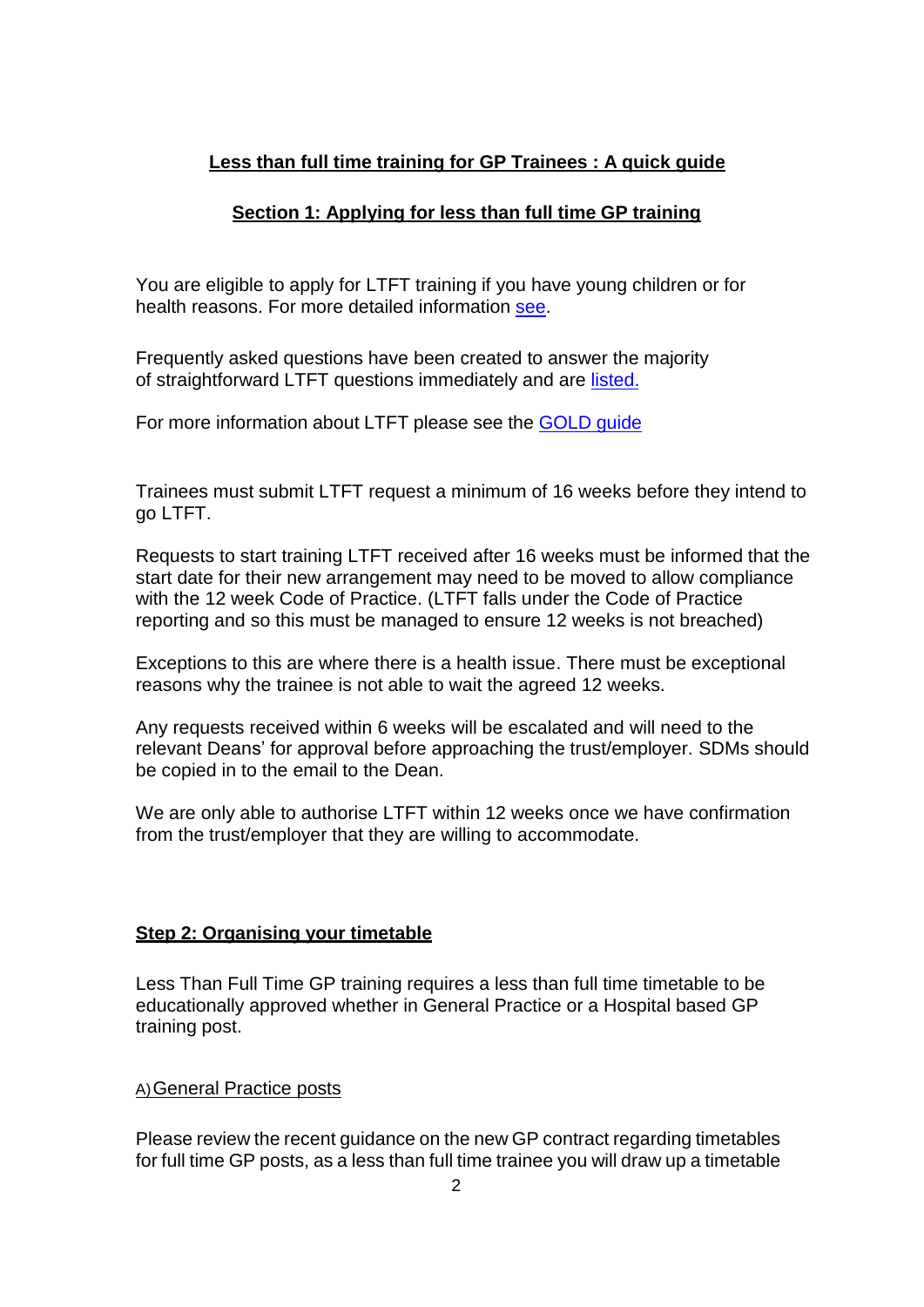that is 60%, 70% or 80% pro rata of these sessions.

The up to date guidance with examples can be found at NHS employers website by following this [link.](https://www.nhsemployers.org/pay-pensions-and-reward/medical-staff/doctors-and-dentists-in-training/terms-and-conditions-contracts/work-scheduling-templates-and-guidance)

Discuss and draw the timetable up jointly with your practice and your trainer and submit this to your Programme Director for approval prior commencing work on a Less Than Full Time basis.

#### **The GP Trainee Timetable when based in General Practice**

#### **Full time GP specialty training**

In line with GMC requirements, full-time registrars are expected to work a 40 hour week, and to undertake 28 clinical hours and 12 hours of education divided nominally as

- 7 clinical sessions, which may include extended hours
- 1 session to attend the half day release course
- 1 flexible planned educational session
- 1 session for a tutorial

The full-time timetable will vary according to local arrangements e.g. full-day release course, but it is important all registrars get sufficient clinical experience.

Although a session should be four hours on average, it is recognised that some sessions may be longer and others shorter, but the overall full-time working week should be 40 hours (28 clinical and 12 educational).

Registrars and trainers should therefore look at the total workload/hours rather than the hours of an individual session.

Timetables are approved by the Patch Associate Director when the practice is reapproved. If significant changes are made between approvals, or if there is any dispute, the timetable should be re submitted to the Patch Associate Director.

#### **The educational session**

This session should be planned in discussion with the educational supervisor, in line with the registrars and practices identified educational and development needs. These will vary according to the stage of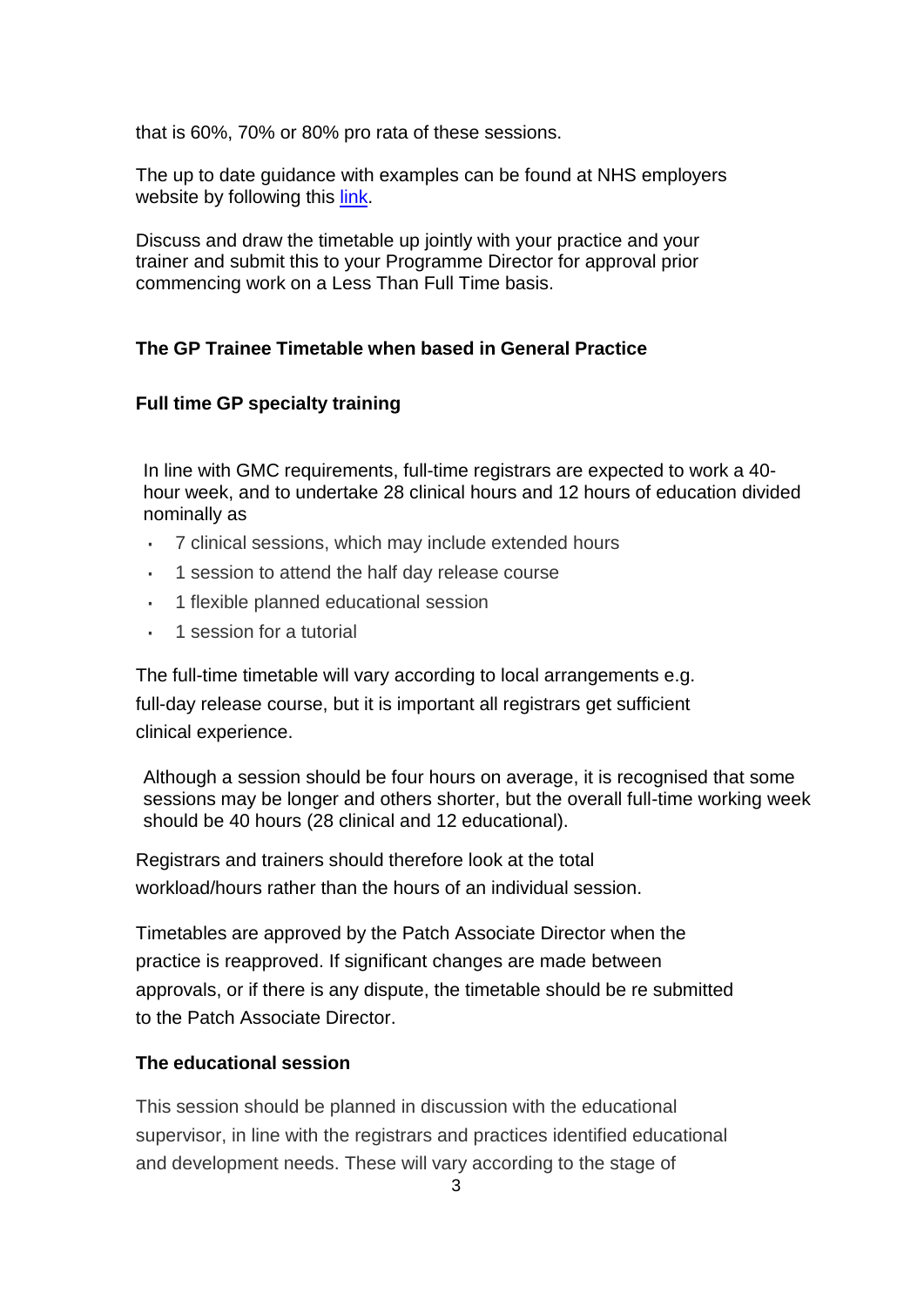training and should be documented in the learning log.

Practice computer access should be available to the trainee during this

session. Suitable work might include:

- Practice based audit or project work
- Attendance at specialised clinics where there is a gap in experience
- **· Involvement with CCG work.**
- **An additional clinical session or joint surgery where a need is identified** e.g. to assist with CSA preparation.
- Sessions with members of the primary health care team to extend experience e.g. palliative care team, diabetes nurse specialist or
- GPSI.

▪ Focused private study or work with colleagues to prepare for the CSA

#### **VTS sessions outside term**

VTS sessions are taken from the study leave allowance of 30 days When the VTS is not meeting, the session should normally be worked as a self- directed study session. Many schemes are working with trainees to develop a menu of possible educational activities, such as outpatient clinic attendances.

#### **Organising a part-time timetable in general practice**

Registrars usually work at least 60% of full-time during their general practice

placement and cannot work less than 50% of full time.

In summary,

- The part-time registrar works the same percentage of clinical sessions, educational sessions and out of hours (OOHs) as a full-time registrar in the same practice.
- Registrars should work at least 50% of full-time during their general practice placement.
- The Deanery will not approve a percentage of more than 60% over three days or 80% over four days.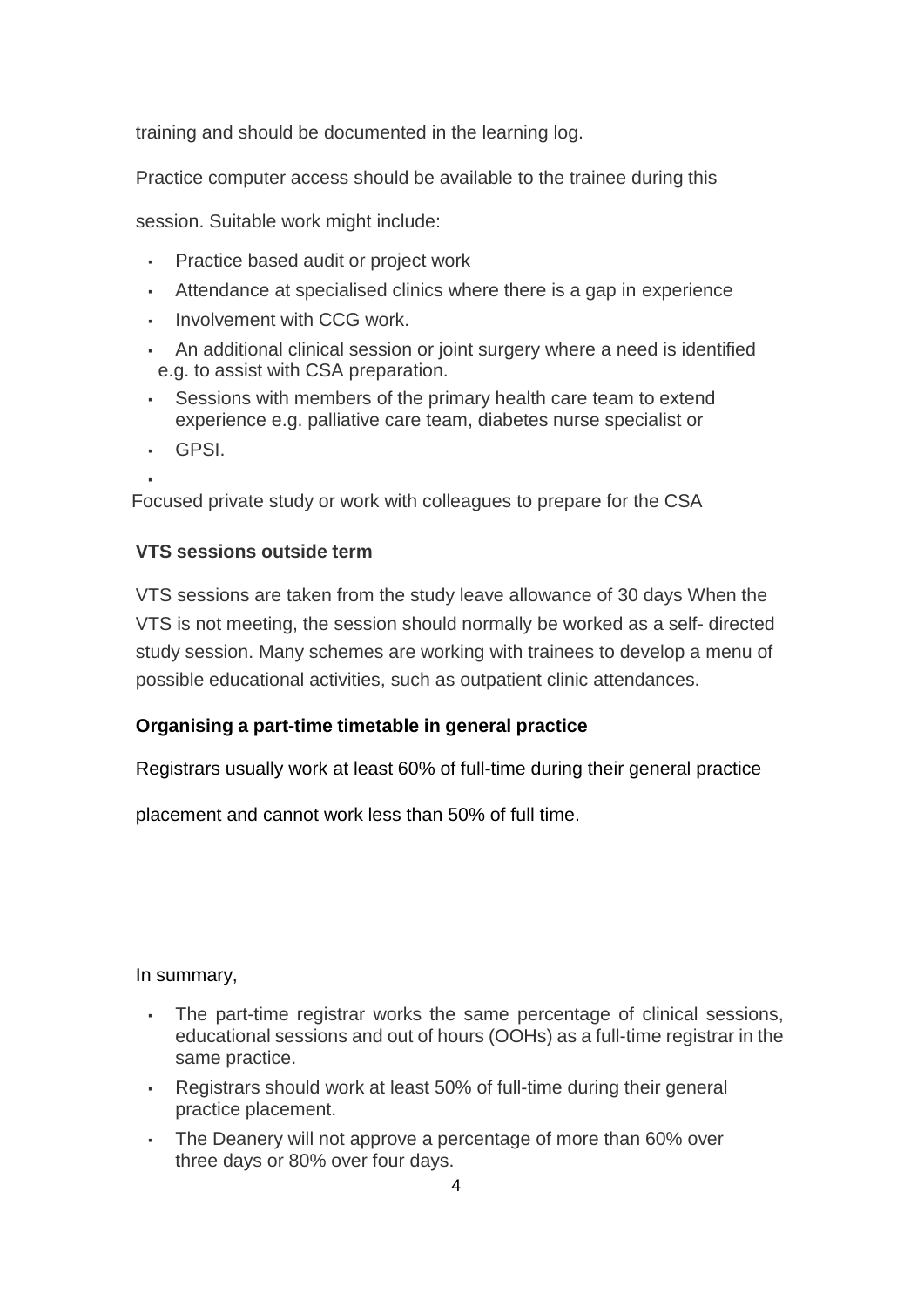- The clinical sessions of a part-time registrar should reflect the proportion of morning and afternoon/evening sessions undertaken by the full-time registrars i.e. the part-time registrars cannot normally work mornings only.
- The registrar cannot reduce the number of clinical sessions but continue with a 100% of educational activities.
- Some degree of flexibility around educational activities such as the half day release scheme is acceptable providing it is at the appropriate percentage and supports the registrar's learning needs.
- A part time timetable for LTFT in general practice must cover all aspects of the full-time post on a pro rata basis. This includes:
	- GP OOHs
	- Extended hours
	- Day time on call

You either apply to do 60, 70 or 80%

OOH sessions are taken from the 40-hour week as time off in lieu.

| Percentage     | 50% | 60%        | 70%  | 80% | 100%           |
|----------------|-----|------------|------|-----|----------------|
| <b>Hours</b>   | 20  | 24         | 28   | າາ  | 40             |
| Clinical hours | 14  | 16.8       | 19.6 | າາ  | 28             |
| Education      | 6   | $\epsilon$ | 8.4  | 9.6 | $\overline{4}$ |

Timetables should be agreed by your ES, in consultation with the patch AD if there are queries and submitted to the LEO.

#### B)GP training hospital posts

If you are planning to work less than full time in a GP training hospital post this will either be as a slot share or reduced hours in a full-time post. All trusts will have a LTFT champion – please contact your LEO.

Please see think link for more information on [rostering.](https://www.nhsemployers.org/case-studies-and-resources/2018/05/good-rostering-%20guide)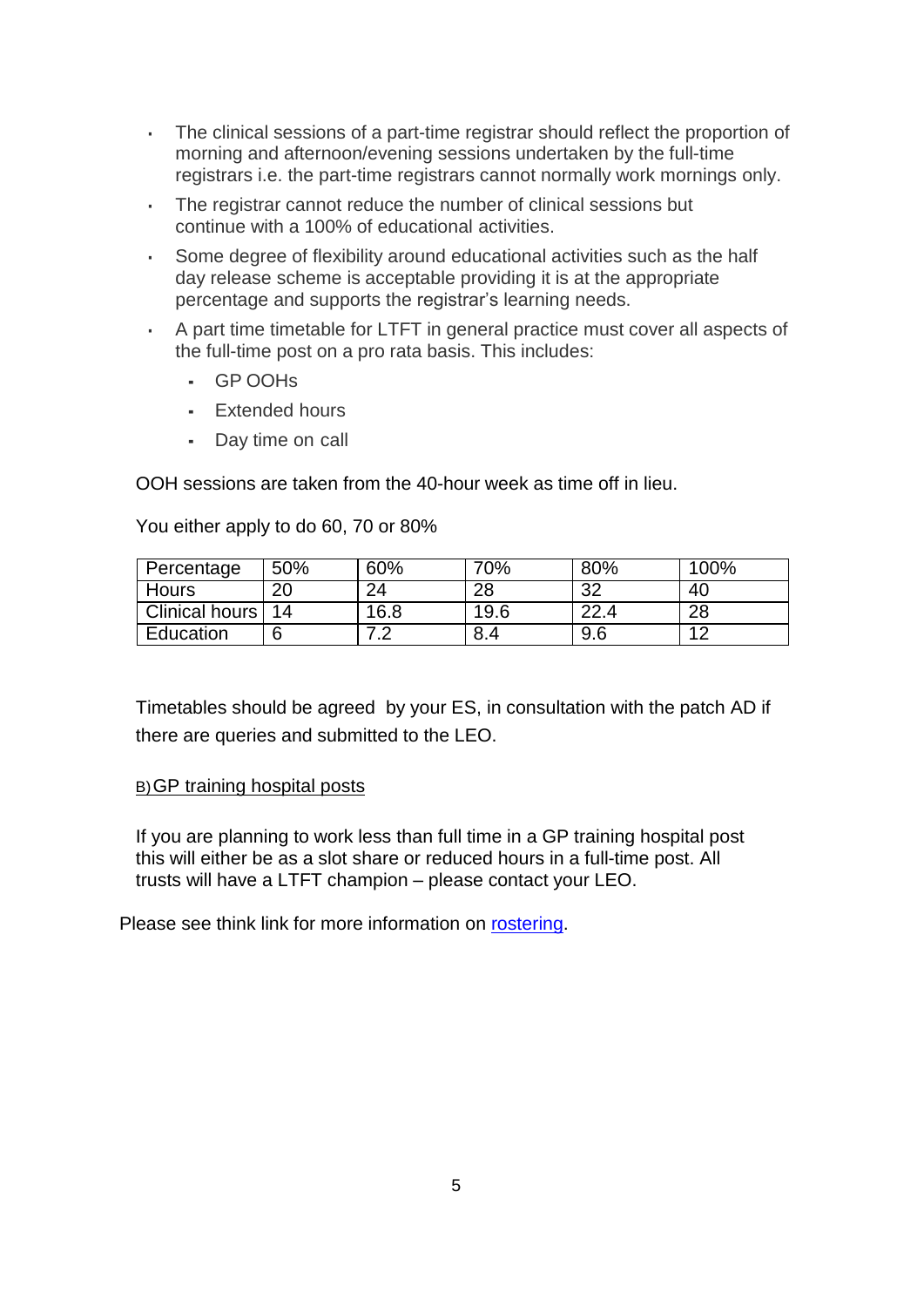|           | AM                                                                      | Lunchtime                        | <b>PM</b>                                    |
|-----------|-------------------------------------------------------------------------|----------------------------------|----------------------------------------------|
| Monday    |                                                                         |                                  |                                              |
| Tuesday   |                                                                         |                                  |                                              |
| Wednesday | 8am morning report<br>followed by Ward<br>round, ward work              | Medical<br>admission<br>teaching | Ward or clinic<br>work                       |
| Thursday  | 8.30am handover<br>followed by Ward<br>round/ward<br>work/attend clinic | Grand round                      | VTS (ward work<br>when no VTS in<br>session) |
| Friday    | Consultant led ward<br>round/ward work                                  | Ward<br>MDT<br>meeting           | Ward work                                    |

# **Example of Hospital Post LTFT proposed timetable 60% of full time**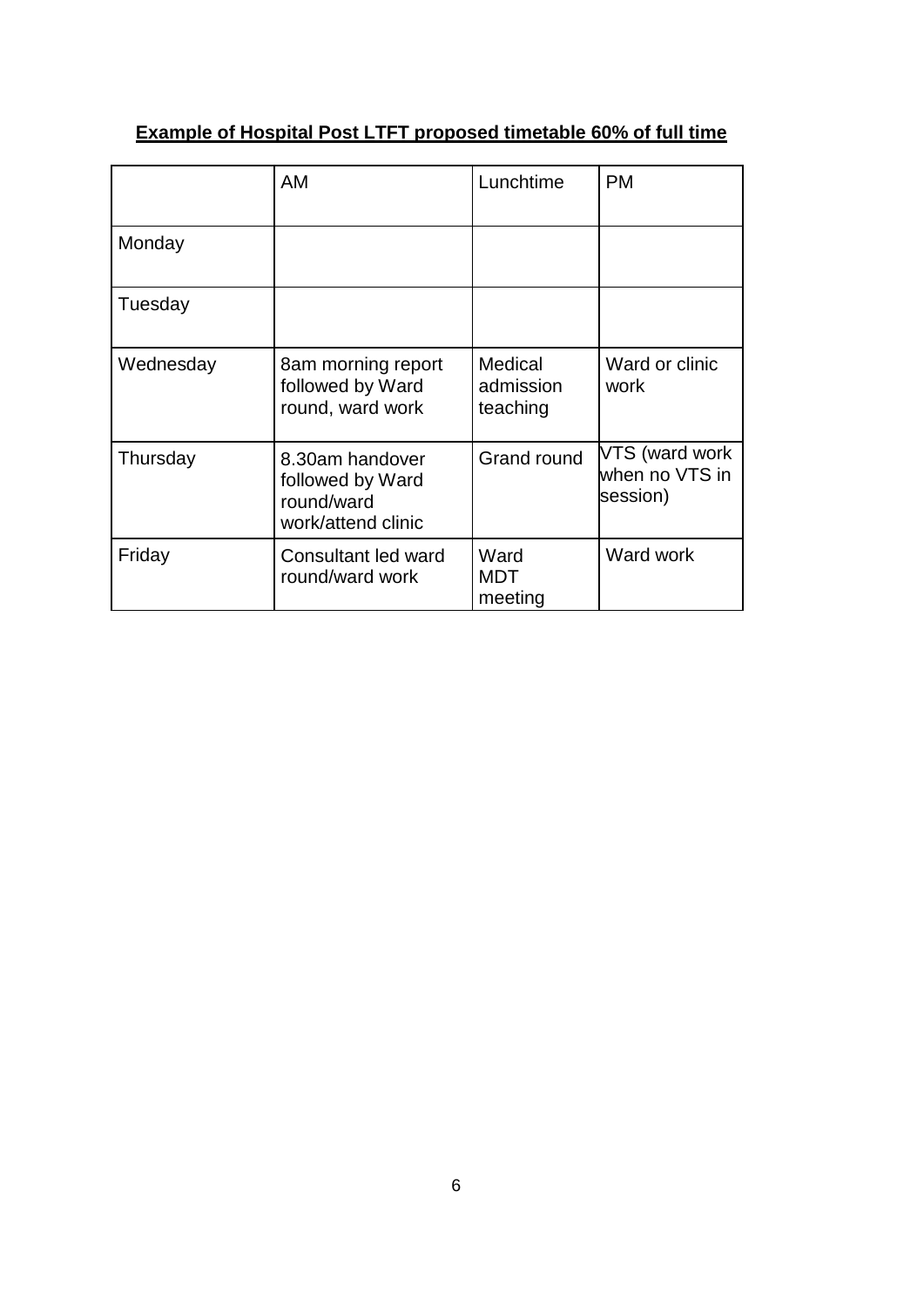ONCALL ROTA split 50:50 with slot share partner and zero days adjusted accordingly.

#### Example of a proposed job plan for LTFT hospital post

Rheumatology/acute medicine: 60% of full time ST2 Job Plan Supervising Consultant: XXXXX

#### **Learning objectives**

- Knowledge of common Rheumatological problems and presentations including Rheumatoid arthritis, SLE, Ankylosing spondylitis, giant cell arteritis, – diagnosis, investigation and management
- Knowledge of medical conditions managed in secondary care
- Discharging planning and communications with GPs about continued care for patients
- Medical emergencies diagnosis, safe management
- Improve rheumatology examinations
- Practical skills joint injections,
- Gain experience in a range of Rheumatology clinics -
- Rheumatology clinic referral pathways and criteria
- Medical on take experience
- Understand how the multidisciplinary team works on the ward for management and discharge planning
- Review trust protocols and national guidelines for management of medical conditions presenting to hospital

#### **Clinical training**

Learning objectives will be achieved by gaining experience in the following areas,

- 1) Wards \_ Rheumatology/general medical ward
	- Working as part of team on the wards
	- Supervised patient care on wards
	- Seeing ward referrals with consultant
	- Ward round teaching
	- Acquire knowledge of referrals to different specialties
	- Practical skills acquired under supervision
	- Ward cover out of hours' duties
- 2) A and E
	- Going to see A and E referrals and discussing with senior colleagues
	- Seeing GP referrals in A and E with senior supervision
	- Practical skills acquired under supervision
	- Out of hours duties as part of acute block
- 3) Clinic Rheumatology specific clinics
	- Sitting in clinic with the Consultant observing management of difficult conditions
	- Working in a supervised clinic setting seeing both follow up and new patient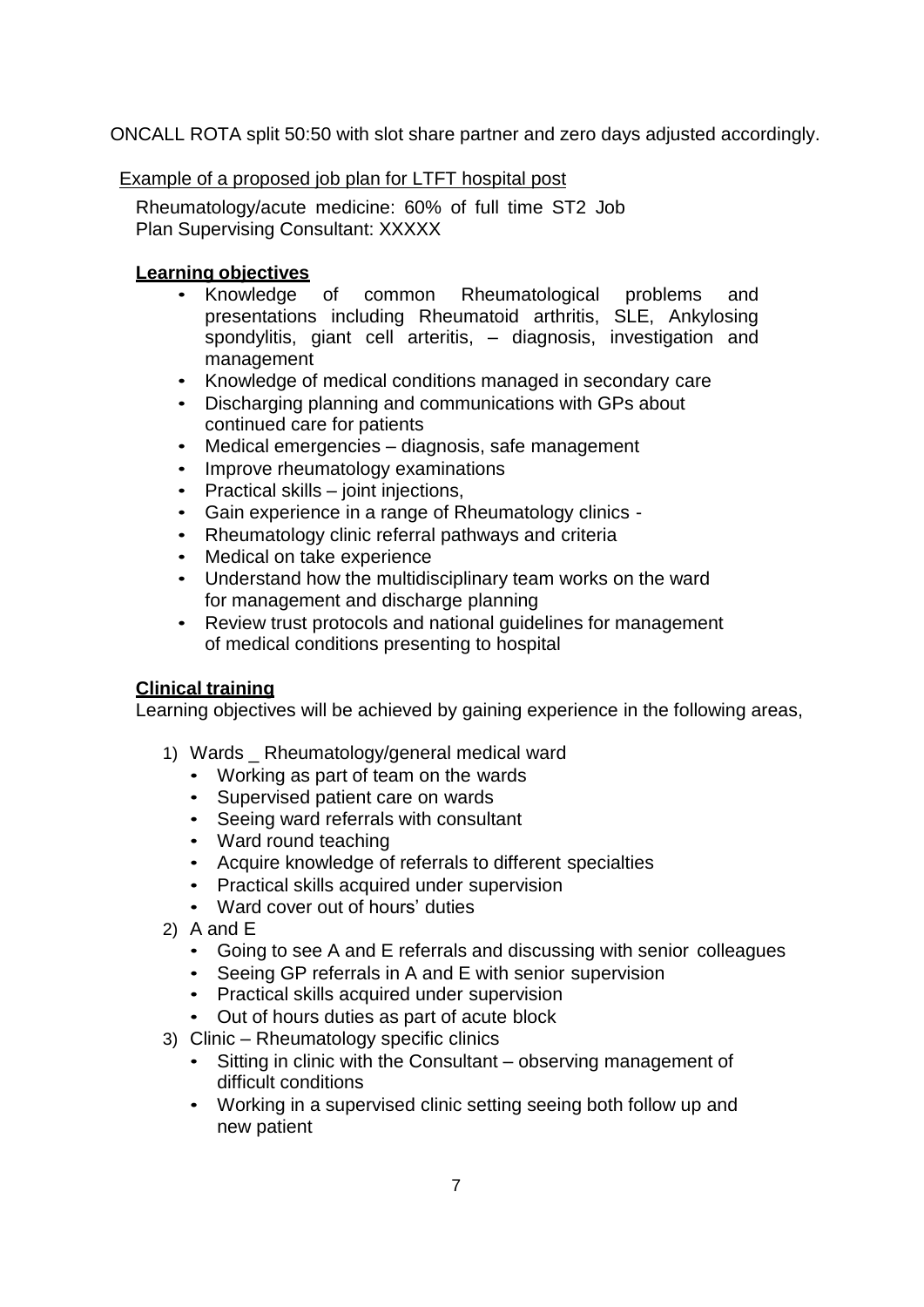#### **Educational Plan**

- 1) Regular contact with appointed education supervisor
- 2) Experiences and progress recorded in logbook
- 3) Regular departmental teaching
- 4) Teaching in clinical setting e.g. clinics, ward rounds
- 5) Self-directed learning
- 6) Audit
- 7) Workplace based assessments
- 8) Review and update PDP regularly
- 9) Attend study away days
- 10)Review hospital protocols and national guidelines and use them in clinical practice

#### *A) Slot share*

You will be assigned another LTFT trainee who will become your 'slot share partner' for the post.

You will both have decided at what percentage you plan to work (60%, 70% or 80%) however you will share the out of hours' responsibilities 50:50.

You will need to obtain a copy of the full-time timetable for this post from the rota co-ordinator and divide it accordingly to ensure all the responsibilities of the post are met and the percentage you plan to work is achieved.

It is important to discuss the timetable with your Clinical Supervisor and rota manager as things can change last minute with regards to rotas/posts/roles.

Please see think link for more information on [rostering.](https://www.nhsemployers.org/case-studies-and-resources/2018/05/good-rostering-%20guide)

Once agreed by them submit this to the HET team and your PDs for approval prior commencing work on a Less Than Full Time basis. (see appendix 4 for example)

# *B) Reduced hours in a full-time post*

On some occasions a slot share may not be available or may fall through due to unforeseen circumstances in these cases you will be offered reduced hours in a full-time post.

Discuss and draw the timetable up jointly with your Clinical Supervisor for the post and submit this to the HET team and your PDs for approval prior commencing work on a Less Than Full Time basis.

A Job plan (personalised PDP) will also need to be attached to your proposed timetable to show how you will meet learning needs in this post as an LTFT (see appendix 5)

NOTE this is only required for hospital posts.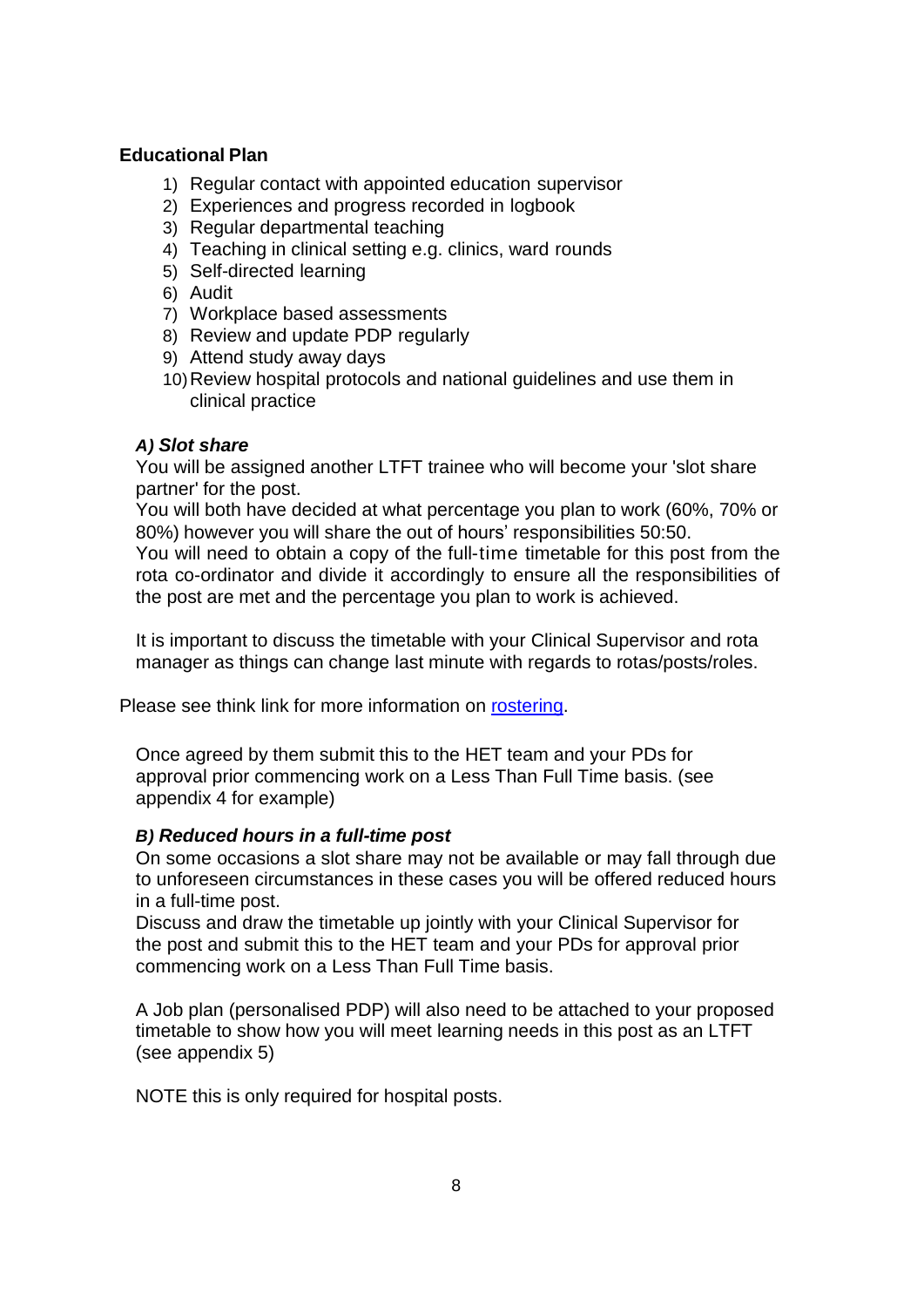#### Section 2: Training and assessments as a LTFT GP trainee

Please see below extract from BMA guidance for less than full time training which explains how long training will be extended at different percentages (full BMA guidance can be accessed via this [link.](https://www.bma.org.uk/advice/career/applying-for-training/flexible-training)

#### **Training and Assessments**

If less than full time, your post will normally be longer than the full time equivalent, therefore overall your training programme will be extended. You should speak with your deanery/LETB to discuss how long your training will be extended for.

As with full time trainees, the length of your training will depend on the successful completion of competency based annual reviews. Your expected CCT date will therefore be reviewed as you progress through your training programme.

Example

| <b>Example full time equivalent (months)</b>  |     | 6   | 12 | 18   | 24 | 30   | 36 |
|-----------------------------------------------|-----|-----|----|------|----|------|----|
| Example percentage of<br>full time equivalent | 50% | 12  | 24 | 36   | 48 | 60   | 72 |
|                                               | 60% | 10  | 20 | 30   | 40 | 50   | 60 |
|                                               | 70% | 8.5 | 17 | 25.5 | 34 | 42.5 | 51 |
|                                               | 80% | 7.5 | 15 | 22.5 | 30 | 37.5 | 45 |

#### Conversion table: full time to less than full time

As an example, if a full time post is intended to take 24 months and you work 60 per cent of the hours of a full time equivalent, you would be expected to take 40 months to complete the same post.

#### **Assessments:**

As explained above in the BMA guidance the length of training will depend on the successful completion of competency based annual reviews.

*Work based assessments (COTS/CBD/CEX/PSQ/MSF) -* undertaken on a pro rata basis, according to the percentage worked. [Click here](https://www.rcgp.org.uk/training-exams/training/mrcgp-workplace-based-assessment-%20wpba/wpba-competence-framework.aspx)

*Clinical Examination and procedural skills (CEPS) -* as appropriate to achieve competencies

*Other requirements -* Audit/QUIPP, CPR/AED cert, out of hours, child protection certificate should be completed by end of training as per a full-time trainee.

*Clinical supervisor report -* to be completed at the end of **each** post, whether full time or less than full time training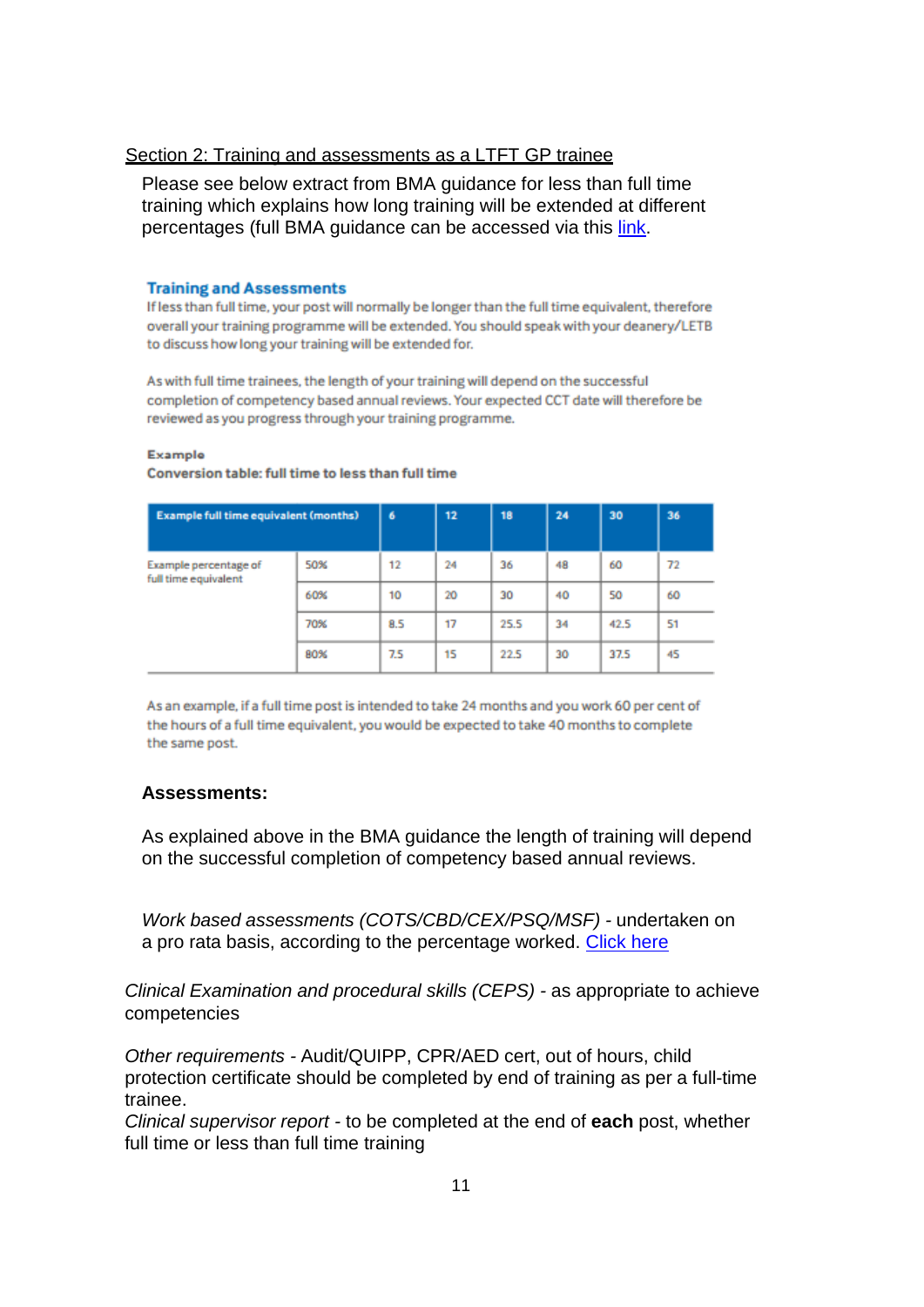*Educational supervisor review - t*o be completed every six months whether full time or less than full time. A self-rating will need to be completed prior to this meeting.

*ARCP -* ARCPs will be done annually.

#### **Important notes:**

Childcare or providing care for a dependent inevitably has to be adjusted to work around the requirements of GP training including on call, OOH and extended hours so that the GMC duties of a doctor are fulfilled.

# **Part time training for doctors who have been granted an extension following ARCP failure**

Trainees in difficulty may be recommended to work less than full time for exceptional reasons. The principles above apply, but the timetable should be submitted to the AD responsible for overseeing their educational progress in extension.

#### **General ARCP Guidance document (including LTFT)**

Workplace Bases Assessments (WPBA) is one of the three components for the MRCGP exam. The timescale of the WPBA minimum evidence requirements is different for trainees who are working less than full time.

Less than full time trainees (LTFTTs) normally take WPBA on a pro rata basis, according to the number of hours worked. However, it may be more than the pro rata equivalent; this will depend on your performance, progress and recommendations from your previous review.

You'll have an educational supervisor's review every six months, and a review of competence progression at least once a year.

It is helpful to recognise that there is a burden of assessment that comes with training LTFT.

LTFT trainees are able to incorporate many posts into their training programme.

It is the trainee's responsibility to be aware of how many assessments are required and to arrange timely meetings with the supervisor. If you need advice on this look at the ARCP Decision Aid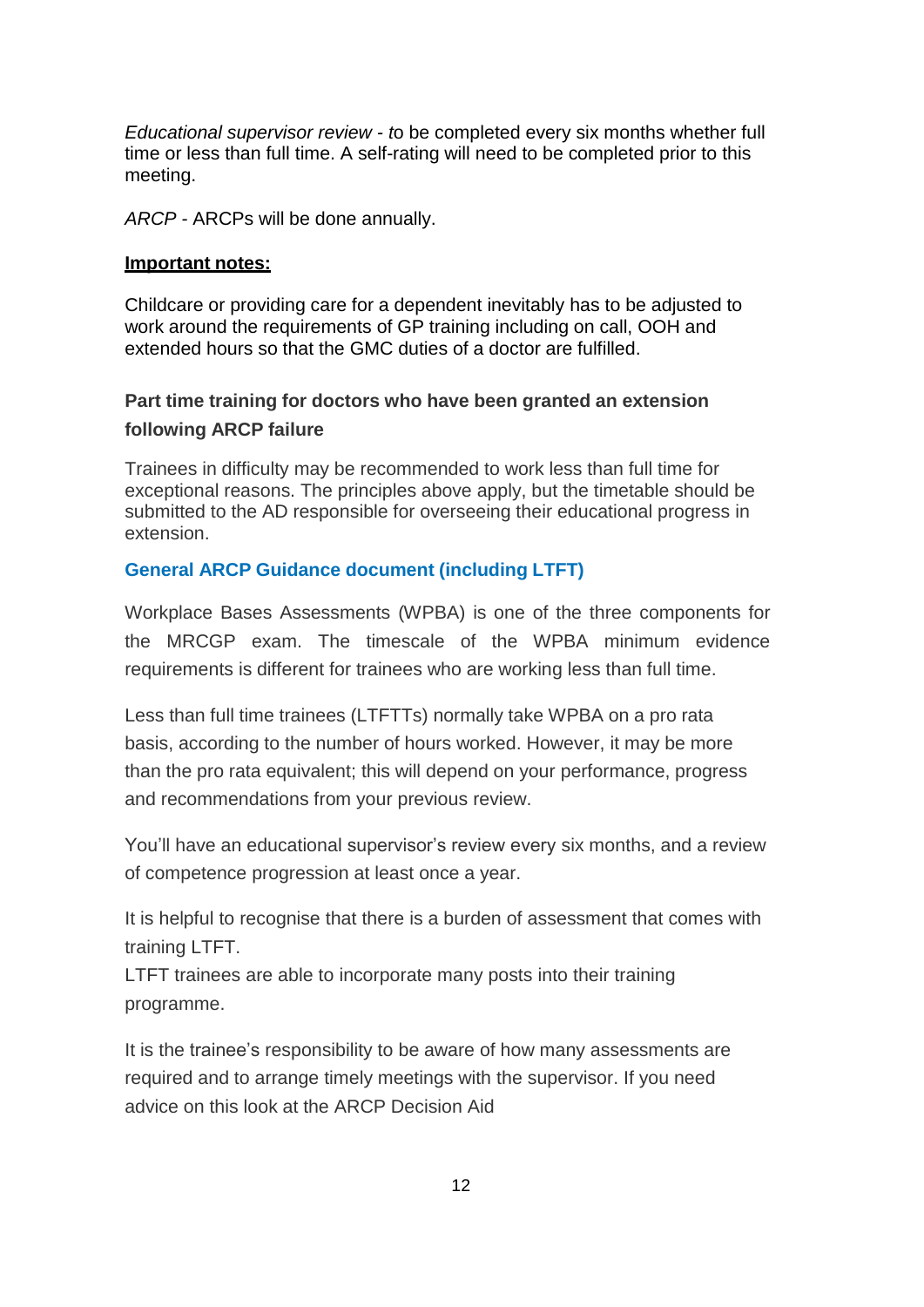# **LTFT ARCP processes and dates are affected by four factors:**

- 1. **The mandatory requirements of the GOLD guide and our college/RCGP** The Gold guide requires a trainee to have an ARCP every 12 months.
- 2. **The timing of placements and the points at which a trainee may start and stop training.** Your training dates may depend on maternity leave and sickness leave that is unpredictable. However, any transition into and out of training may affect panel dates and timing of ARCP
- 3. **Training Percentages.** Whether the trainee works 60, 70, 80, or 100 % will affect how much training you complete in a post
- 4. **Your communication with the HET officer.** This is especially important as ARCPs need to be organised and assessors contacted. Early communication with the HET team should ensure that you have at least two months' notice for a panel.
- To be best prepared for your ARCP the general rules of thumb are as follows:
- All trainees must have an annual panel (one every 12 calendar months) regardless of percentage of training
- Trainees are responsible for ensuring they have a CSR in place for every post
- Trainees are responsible for ensuring their WPBA and EP entries match the pro data requirements at the time of panel
- **ESRs can only comment on what has been achieved which will reflect** pro rata time spent in training at the time of the ARCP

#### **Planned break**

If a trainee is about to have a planned break in training and has not had a panel in the last year or is likely to miss a scheduled panel, it is recommended to have an ESR marking progress before the pause in training.